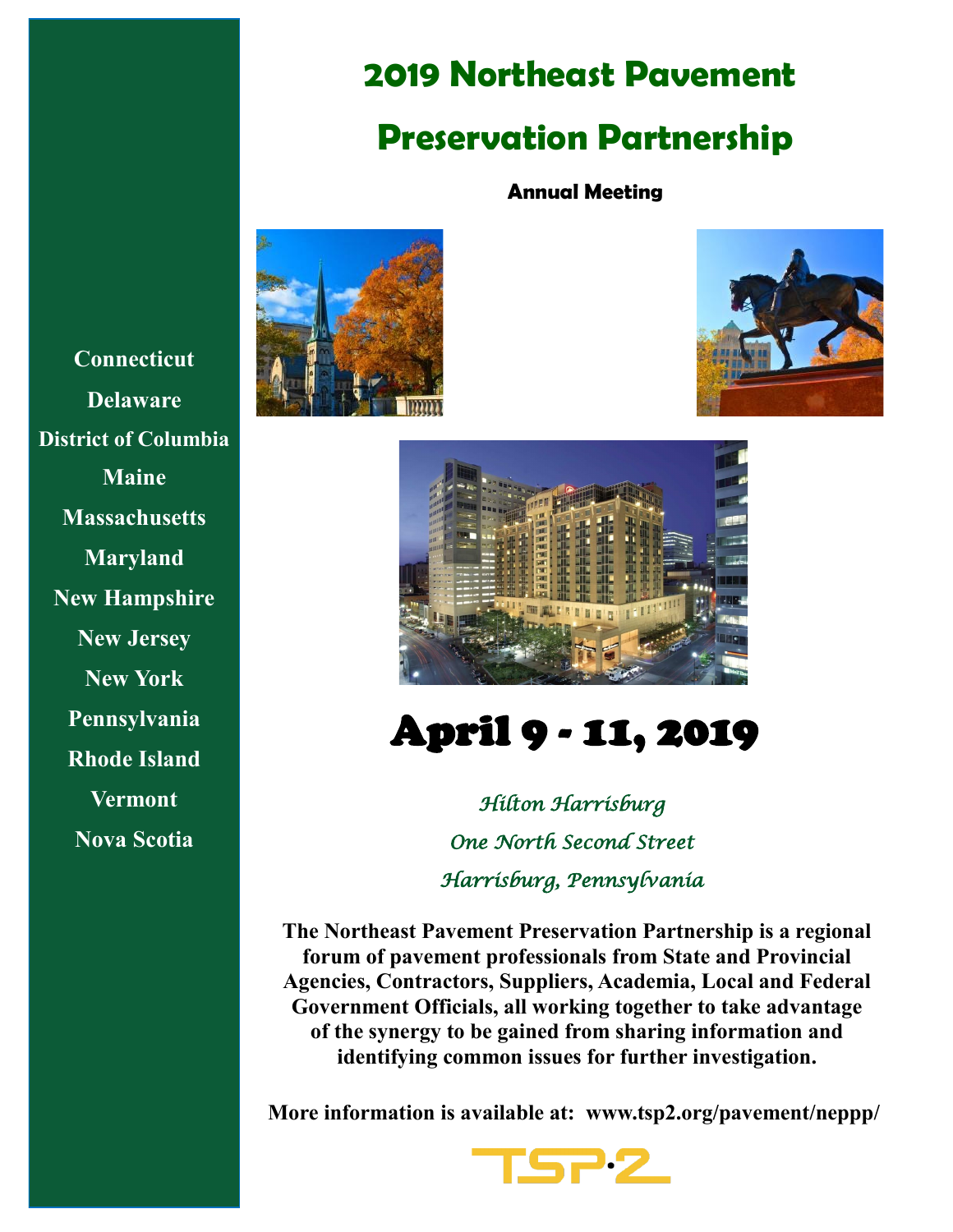

## **Northeast Pavement Preservation Partnership Annual Meeting April 9 -11, 2019**

#### *What is the Northeast Pavement Preservation Partnership (NEPPP)?*

The Northeast Pavement Preservation Partnership is a regional forum of pavement professionals from State and Provincial Agencies, Contractors, Suppliers, Academia, Local and Federal Government Officials, all working together to take advantage of the synergy to be gained from sharing information and identifying common issues for further investigation. It provides a forum to share and publicize information describing improvements in research, design, specifications, materials and construction practices, and to promote the benefits of Pavement Preservation through education and application.

#### *Where will the Partnership Meeting be held?*

The partnership meeting will be held in Harrisburg, Pennsylvania at the Hilton Harrisburg Hotel.

**Non-Invitational Travelers,** please make your room reservations directly by contacting the hotel at 717-233-6000 and ask for the "NEPP" block. The c[ut](https://na01.safelinks.protection.outlook.com/?url=https%3A%2F%2Fsecure3.hilton.com%2Fen_US%2Fhi%2Freservation%2Fbook.htm%3FinputModule%3DHOTEL%26ctyhocn%3DMDTHHHF%26spec_plan%3DNEPP%26arrival%3D20190408%26departure%3D20190411%26cid%3DOM%2CWW%2CHILTONLINK%25)-off date for the reduced rate of \$154.00/night is March 18, 2019. **[Please click here for the booking link.](http://bit.ly/2Tfjd16)**

**Invitational Travelers** will not call the hotel for a reservation, but will need to complete and return the **Travel Planning Request Form,** (please follow the instructions on the form) found online at: **[www.tsp2.org/pavement](https://tsp2pavement.pavementpreservation.org/files/2014/02/Travel-Request-Form-NEPPP.pdf)**

#### *Membership Benefits in the NEPPP*

You are encouraged to become a member of the NEPPP, but membership is not required to attend the meeting. Below is an explanation of membership guidelines and costs, as well as non-member prices.

#### **Membership Categories:**

**State and Provincial members** will receive travel and registration reimbursements for three participants who will also be eligible to serve as officers. Your membership is paid through an AASHTO TSP•2 pooled fund as a yearly contribution. If more than three people would like to attend from your state the additional registration fee is \$300/person.

**Local and Federal Government Officials and Academic members** will become automatic members with paid registration at the rate of \$300 a person. You will also be eligible to serve as officers and cast one vote on issues being considered at the business meeting.

**Industry members** will each receive one paid exhibitor display space, paid registration for two participants who will also be eligible to serve as officers, and cast one vote on issues being considered at the business meeting. National Members will receive one paid exhibitor display space and paid registration for two participants at each partnership meeting. Regional members will receive one paid exhibitor display space and paid registration for the two participating at this meeting only.

**Member organizations** may register additional participants for \$300/person.

**Non-member organizations** may register participants at \$400/person

**All registrations include breakfast, break refreshments, and lunch starting Tuesday at 1 p.m. through Thursday morning**

| <b>Membership Category</b>   |                          |                 |                              |                        |
|------------------------------|--------------------------|-----------------|------------------------------|------------------------|
|                              | <b>States</b>            | <b>Industry</b> | Federal<br>Local<br>Academic | Non-<br><b>Members</b> |
| Annual Fee                   | <b>TSP2</b> Contribution | \$1,250/\$4,500 | \$0                          |                        |
| <b>Travel Expenses</b>       | 3 Paid                   |                 |                              |                        |
| Registrations                | 3 Paid                   | 2 Paid          | \$300                        | \$400                  |
| Voting Rights                | $\overline{2}$           |                 |                              |                        |
| Eligibility for Office       | Yes                      | Yes             | Yes                          | N <sub>0</sub>         |
| <b>Exhibit Space</b>         |                          | 1 Paid          | ---                          |                        |
| Each Additional Registration | \$300                    | \$300           | \$300                        | \$400                  |

**CEU's Continuing Education Units provided through Michigan State University will be awarded to participants at the contact the completion of the meeting.**<br> **For more information contact the american contact the completion of the meeting.**<br> **For a SASHTO TSP•2 at 517** and and and and and and an and and a same built be awarded to pa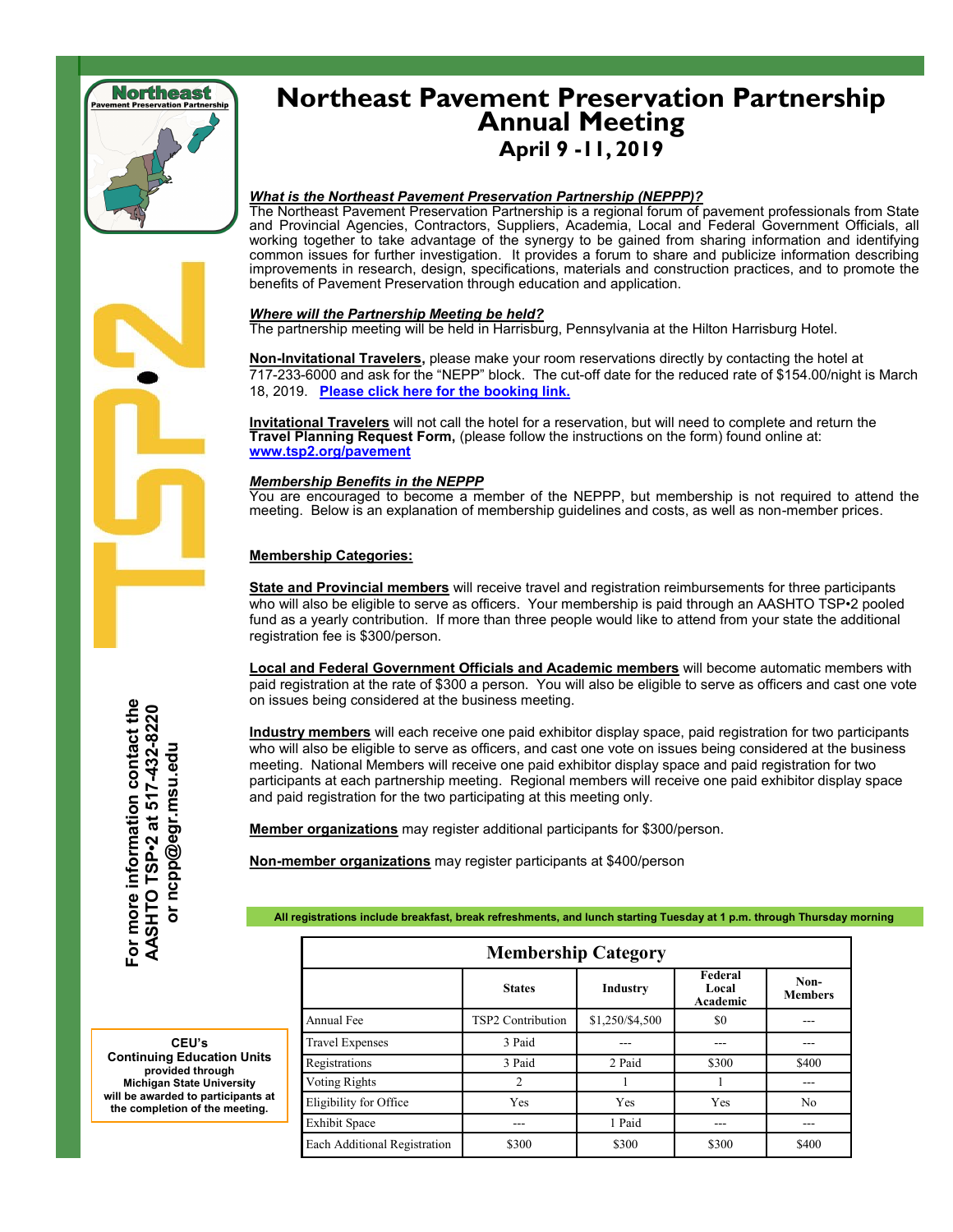

### **Northeast Pavement Preservation Partnership Annual Meeting April 9 -11, 2019**

### **2019 Northeast Pavement Preservation Partnership Meeting Draft Agenda**

Hilton Harrisburg Hotel Harrisburg, Pennsylvania

#### *Tuesday, April 9, 2019*

 9:00 a.m. – 12:00 p.m. DOT Working Session 1:00 p.m. – 1:40 p.m. Call to Order, We<br>
1:40 p.m. – 3:00 p.m. National Updates<br>
3:00 p.m. – 3:30 p.m. **Break & Vendor** 

#### *Wednesday, April 10, 2019*

7:00 a.m. – 8:00 a.m. **Breakfast Buffet and Vendor Displays** 10:00a.m. – 12:00 p.m.<br>12:00 p.m. – 1:00 p.m.<br>1:00 p.m. – 3:00 p.m.

#### *Thursday, April 11, 2019*

| $7:00$ a.m. $-8:00$ a.m.   |
|----------------------------|
| $8:00$ a.m. $-9:30$ a.m.   |
| $9:30$ a.m. $-10:00$ a.m.  |
| $10:00$ a.m. $-10:30$ a.m. |
| 10:30 a.m. - 11:00 a.m.    |
| 10:30 a.m. - 11:45 a.m.    |
| 11:45 a.m. – 12:00 p.m.    |
| 12:00 p.m.                 |

#### 9:00 a.m. - 1:00 p.m. **Registration Desk Open and Vendor Set-Up** Call to Order, Welcome and Introductions 3:00 p.m. – 3:30 p.m. **Break & Vendor Displays** 3:30 p.m. – 5:30 pm. National Updates & Technical Presentations<br>5:30 p.m. – 7:30 p.m. **Hospitality Ice Breaker & Vendor Displays** 5:30 p.m. – 7:30 p.m. **Hospitality Ice Breaker & Vendor Displays**

8:00 a.m. – 9:30 a.m. Vendor Introductory Presentations<br>9:30 a.m. – 10:00 a.m. **Break and Vendor Displays Break and Vendor Displays**<br>Technical Presentations **Lunch and Vendor Displays** State, Province & Local Agency Reports 3:00 p.m. – 3:30 p.m. **Break & Vendor Displays** 3:30 p.m. – 5:00 p.m. State Reports (continued)<br>5:00 p.m. – 5:30 p.m. Business Meeting, Officer Business Meeting, Officer Rotation and Elections

#### **Breakfast Buffet and Vendor Displays**

**Technical Presentations** Local Agency Experience **Break & Vendor Displays Vendor Dismantle Displays** Panel Discussion-Achieving Quality in Pavement Preservation Meeting Wrap Up and Summary Adjourn

Final agenda will be posted on the partnership website: [www.tsp2.org/pavement/neppp](http://www.tsp2.org/pavement/neppp)

**For more information contact the**  For more information contact the **AASHTO TSP•2 at 517-432-8220**  AASHTO TSP-2 at 517-432-8220 or ncpp@egr.msu.edu **or ncpp@egr.msu.edu**

> **CEU's Continuing Education Units provided through Michigan State University will be awarded to participants at the completion of the meeting.**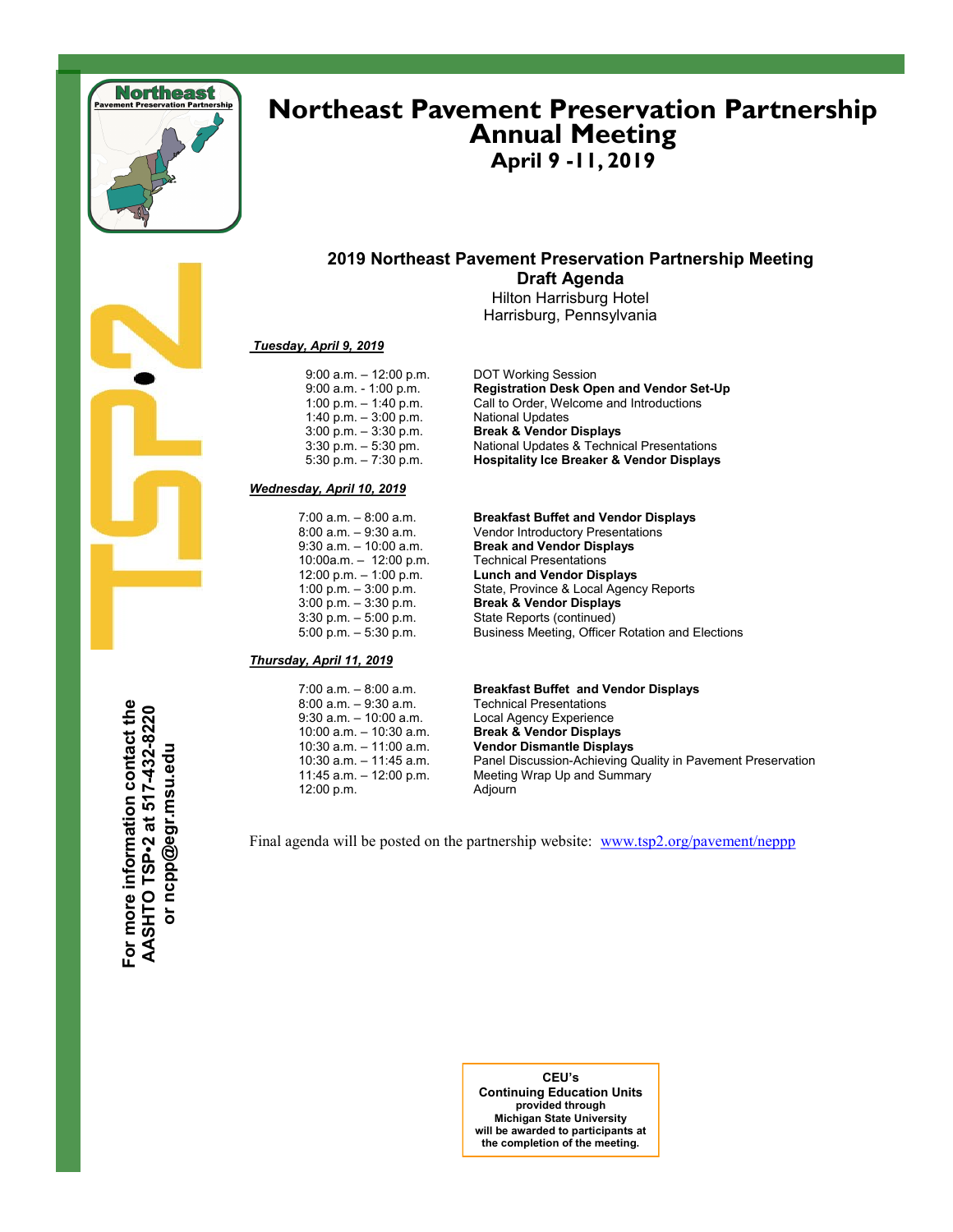# **Agency (Local, State, & Federal) and Academic**

**Registration-2019 Northeast Pavement Preservation Partnership Meeting** 

### **REGISTER BEFORE March 18, 2019**



| ▸<br>ONLINE: www.tsp2.org/register                                                                                                                |                                                |  |  |  |
|---------------------------------------------------------------------------------------------------------------------------------------------------|------------------------------------------------|--|--|--|
| ▸<br>FAX: 517-432-8223                                                                                                                            |                                                |  |  |  |
| ⋗<br>MAIL, WITH PAYMENT: National Center for Pavement Preservation, 2857 Jolly Rd., Okemos, MI 48864                                              |                                                |  |  |  |
|                                                                                                                                                   |                                                |  |  |  |
|                                                                                                                                                   |                                                |  |  |  |
| <b>NAME</b>                                                                                                                                       |                                                |  |  |  |
|                                                                                                                                                   |                                                |  |  |  |
| <b>TITLE</b>                                                                                                                                      |                                                |  |  |  |
|                                                                                                                                                   |                                                |  |  |  |
| <b>ORGANIZATION</b>                                                                                                                               |                                                |  |  |  |
|                                                                                                                                                   |                                                |  |  |  |
| STREET ADDRESS                                                                                                                                    |                                                |  |  |  |
|                                                                                                                                                   |                                                |  |  |  |
| CITY / STATE / ZIP                                                                                                                                |                                                |  |  |  |
|                                                                                                                                                   |                                                |  |  |  |
| <b>WORK PHONE</b>                                                                                                                                 | <b>EMAIL</b>                                   |  |  |  |
|                                                                                                                                                   |                                                |  |  |  |
|                                                                                                                                                   |                                                |  |  |  |
|                                                                                                                                                   | <b>PAYMENT INFORMATION</b>                     |  |  |  |
| <b>LOCAL, STATE &amp; FEDERAL AGENCY &amp;</b><br><b>ACADEMIC REGISTRATION</b>                                                                    | CHECK, payable to "Michigan State University," |  |  |  |
|                                                                                                                                                   |                                                |  |  |  |
|                                                                                                                                                   |                                                |  |  |  |
| State and Provincial members contributing to the AASHTO TSP.2 are<br>considered "Invitational Travelers" and will receive registration and travel |                                                |  |  |  |
| reimbursements for three (3) member participants for their regional<br>corresponding meetings. Please complete and return this registration form  |                                                |  |  |  |
| along with the online Travel Planning Request Form. Indicate your travel<br>preferences and the NCPP will contact you.                            | CREDIT CARD NUMBER                             |  |  |  |
|                                                                                                                                                   |                                                |  |  |  |
| INVITATIONAL STATE/PROVINCIAL AGENCY ATTENDEE (3 free)                                                                                            | <b>EXPIRATION DATE</b><br>PHONE NUMBER         |  |  |  |
| NON-INVITATIONAL STATE/PROVINCIAL AGENCY ATTENDEE \$300                                                                                           |                                                |  |  |  |
|                                                                                                                                                   | NAME ON CARD                                   |  |  |  |
|                                                                                                                                                   |                                                |  |  |  |
|                                                                                                                                                   | <b>EMAIL FOR RECEIPT</b>                       |  |  |  |
|                                                                                                                                                   |                                                |  |  |  |
|                                                                                                                                                   | CARDHOLDER STREET ADDRESS                      |  |  |  |
| <b>TOTAL DUE</b><br>\$                                                                                                                            |                                                |  |  |  |